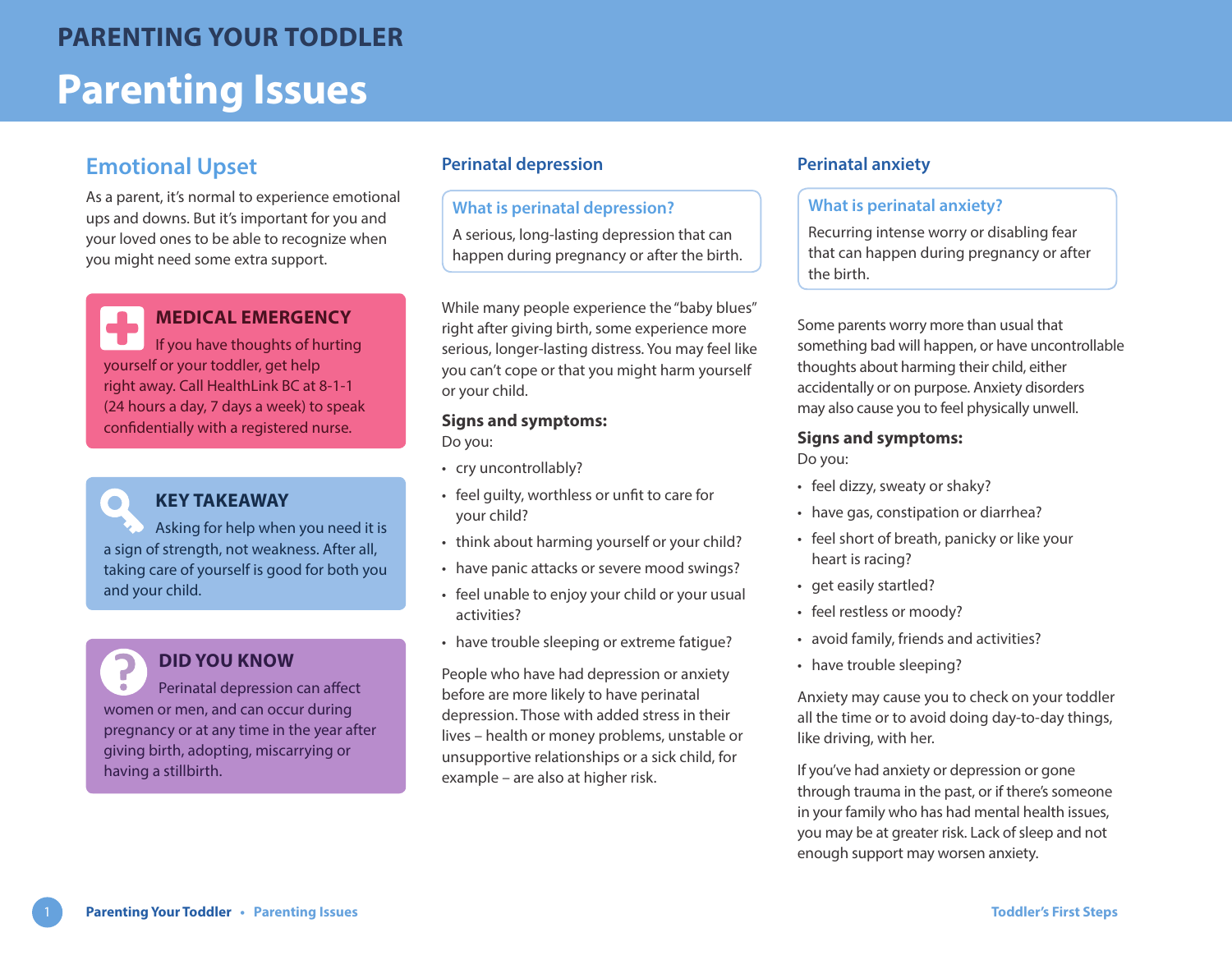#### **Getting help**

**Perinatal depression and anxiety are common and treatable.** You're not alone, and there are many ways to find support. Getting help early can mean feeling better sooner.

**Health care providers** – Talk with your doctor or public health nurse. Or call HealthLink BC at 8-1-1 anytime, day or night, to speak confidentially with a registered nurse.

**Friends, family and community** – Tell the people close to you how you're feeling, and listen to their concerns. Sometimes it's our friends and family who first see that we need help.



#### **The "NESTS" approach to self-care**

- Eat **Nutritious** food.
- Get some **Exercise** each day.
- Try to get enough **Sleep**.
- Find a bit of **Time** for yourself. Hire a babysitter or ask family to help with child care.
- Seek out **Support**. Tell your partner, friends and family what you need. Contact the [Pacific](http://postpartum.org)  [Post Partum Support Society](http://postpartum.org) [\(postpartum.org\)](http://postpartum.org) or join a postpartum support group.



- **What You Can Do** • Encourage your partner to talk about their feelings. Listen and take them seriously.
- Let them know they're loved and valued, without expecting sex.
- Take on household chores and child care.
- Offer to go with them to see the doctor.
- Take care of yourself, too. Remember that you can also be affected by perinatal depression and anxiety.

# **Taking Care of Your Relationship With Your Partner**

Toddlers need so much focus that it can be easy for parents to neglect each other. But it's important that you take care of your relationship.

Try:

- $\vee$  going on dates and leaving your toddler with a babysitter
- $\triangleright$  making time for sex
- $\vee$  travelling to and from work together
- $\vee$  making meals together
- $\vee$  finding a few minutes to connect before your toddler wakes up or after she's in bed

# **TRY THIS**

If your child is in child care, make a mid-week date to meet for a walk or coffee and reconnect with your partner.

**DID YOU KNOW** It's normal for a toddler to prefer one parent over another at different stages. Try not to take it personally or let it cause bad feelings between you and your partner.

# **Differences in Parenting Style**

Most parents follow 1 of 3 basic styles:

#### **Authoritative**

The most successful style. The parent is gentle but firm and consistent. He explains the reasons for decisions and models good behaviour. The child will likely feel secure, have self-respect and grow into a responsible, thoughtful adult.

#### **Permissive**

The parent has a relaxed attitude and usually lets the child do want she wants. The child will likely feel loved, but may not learn consequences.

#### **Authoritarian**

The parent is strict and expects the child to obey. The child behaves to avoid punishment, but may not learn to understand her emotions and to act in a healthy way.

Sometimes your parenting style may not match your partner's. But your toddler will do best when you and your partner work together by:

- $\mathbf y$  respecting the differences in your parenting styles
- $\checkmark$  giving consistent messages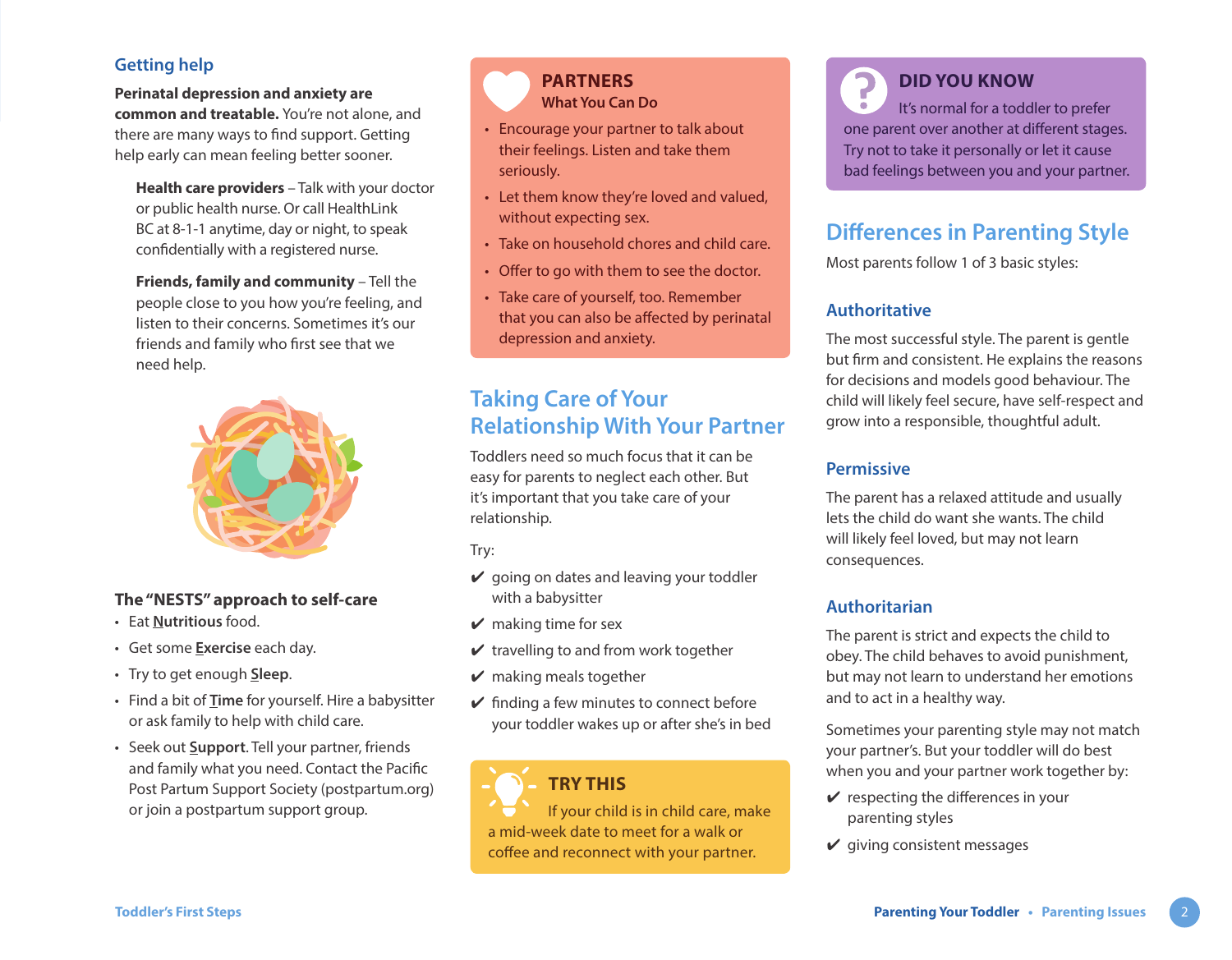In some cultures, grandparents

### **Cultural Differences in Parenting**

Cultural beliefs and traditions can enrich a toddler's life. But when you and your partner have different cultural backgrounds, conflicts may come up.

 $\vee$  talking about your disagreements in private

 $\vee$  making compromises and negotiating  $\vee$  getting help when you need it from friends, family, a counsellor, parenting

Remember – your parenting style and your partner's will change and grow as you learn

**DID YOU KNOW**

When your toddler sees you and your partner disagree in a healthy, respectful way, she can learn how to work through differences. But if you never agree or if you argue in front of her, she can get confused and feel torn between you.

about yourselves and your child.

courses or books

Talk with your partner about what cultural values are most important to them. Tell your partner what's important to you. Then find the core values that you share. Use these to create your own family traditions.

#### **What you can do**

- Combine the best of your two backgrounds. Celebrate the holidays, speak the languages and cook the traditional foods from both cultures.
- Make new family traditions that focus on your shared core values.

#### **DID YOU KNOW**

and other family members discipline a child. In other cultures, only parents do. It's important that you and your partner agree on how you want to discipline your child and that you can support one another in explaining your wishes to others in your family.

#### **FAMILY STORY**

My mother couldn't read English and didn't know any of the English nursery rhymes. So I took her to the library to pick out picture books. She used them to tell her own stories to my son in Mandarin.

#### **FAMILY STORY**

It was important to us that our toddler was exposed to Hindi. I sang her a traditional nursery rhyme about 10 birds sitting on a tree. Soon, she could count to 10 in my native language and knew the Hindi names of birds and trees.

### **Parenting on Your Own**

No matter how small your family, you can make it strong by:

- $\vee$  spending quality, loving time together
- $\vee$  focusing on routines
- $\vee$  building a team of friends and family that can provide emotional support, companionship, emergency help and child care
- $\vee$  using positive discipline (see [Positive Discipline\)](https://www.healthlinkbc.ca/sites/default/files/documents/TFS_positive-discipline.pdf)
- $\vee$  taking care of yourself by eating well, exercising and getting enough sleep
- $\checkmark$  finding ways to spend more time with your toddler, like asking for flexible hours at work

See the [Resources](https://www.healthlinkbc.ca/sites/default/files/documents/TFS_resources.pdf) section for more information on supports and services.

**TRY THIS** Trade babysitting time with other single parents.

Try not to treat your toddler as an adult. Talk over serious issues with other adults. And when you feel overwhelmed, ask for help from friends, family members or professionals.

**BE AWARE**

#### **DID YOU KNOW** About 20% of Canadian children

live in single-parent families. About 80% of these families are headed by women.